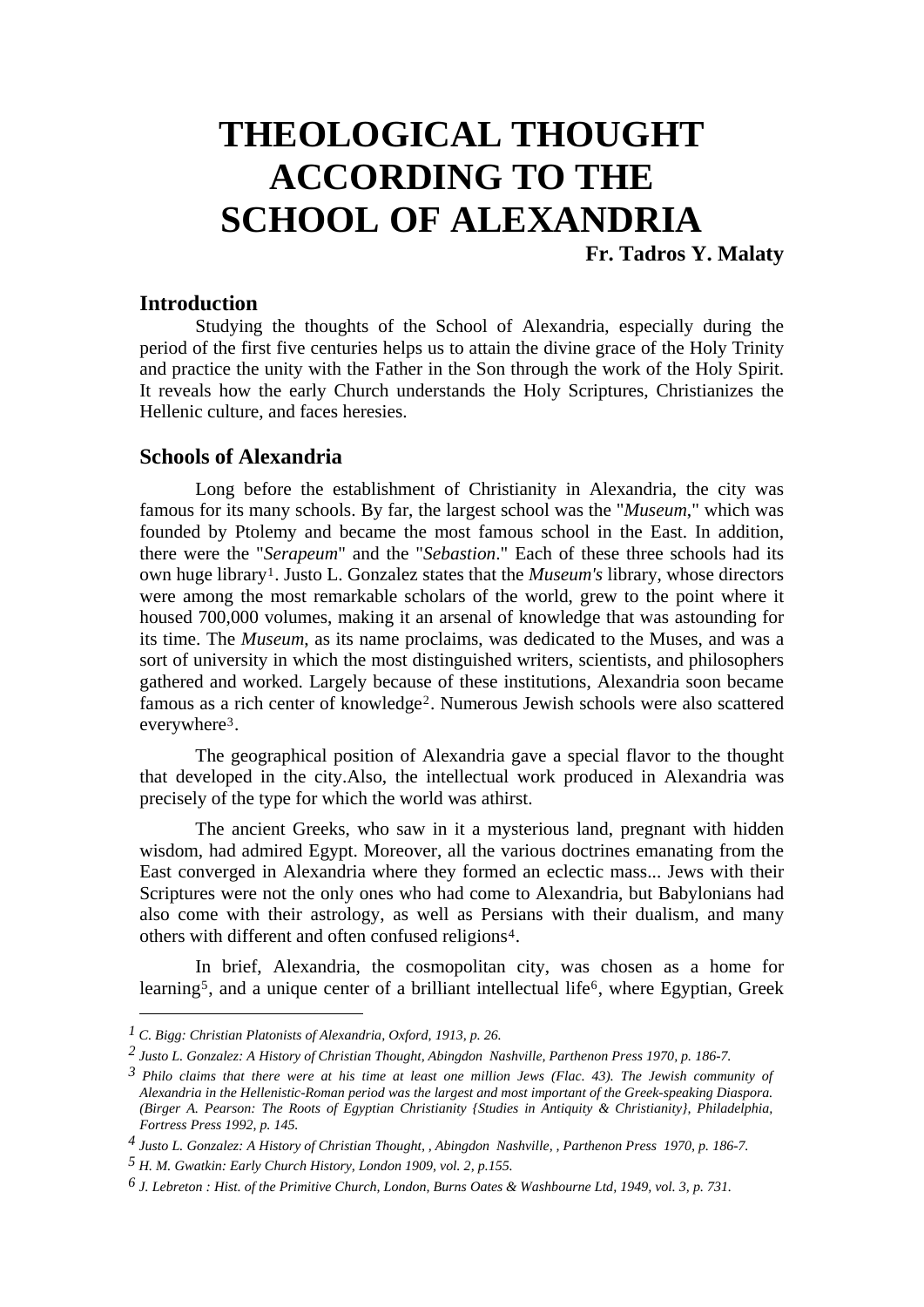and Jewish cultures together with eastern mystic thoughts were nourished and gave rise to a new civilization.

 In such an environment, there was no alternative but to establish a Christian institution[7](#page-1-0) to enable the church to face the battle, which was waged by these powerful schools. It is highly probable that there were well educated Christians in Alexandria in the apostolic times. In the Acts of the Apostles (18:24 ff.), St. Luke tells of Apollos who was a learned Jew of Alexandria and mighty in the scriptures; he may well have learnt there the knowledge of Jesus that he possessed before he met Aquilla and Priscilla.

# **The Christian School And Its Development**

 St. Jerome records that St. Mark himself founded the Christian School of Alexandria. He was inspired by the Holy Spirit to establish it to teach Christianity, as this was the only way to give the new religion a solid foundation in the city<sup>[8](#page-1-1)</sup>. The School became the oldest center for sacred sciences in the history of Christianity<sup>[9](#page-1-2)</sup>. In it, the first system of Christian theology was formed and the allegorical method of biblical exegesis was devised. In this context, Dom. D. Rees states, "The most renowned intellectual institution in the early Christian world was undoubtedly the Catechetical School (*Didascaleion*) of Alexandria, and its primary concern was the study of the Bible, giving its name to an influential tradition of scriptural interpretation. The preoccupation of this school of exegesis was to discover everywhere the spiritual sense underlying the written word of the Scripture<sup>[10](#page-1-3)</sup>."

 Origen describes the catechist's functions in more than one of his books. He had both to teach doctrine[11](#page-1-4)and to give instructions on the Christian life. "*If you want to receive Baptism*," Origen says<sup>[12](#page-1-5)</sup>, "*you must first learn about God's Word, cut away the roots of your vices, and correct your barbarous wild lives and practice meekness and humility. Then you will be fit to receive the grace of the Holy Spirit.*"

 Bardy has suggested that we are dealing with a philosophical school rather than a catechetical school. But, as Mehat has pointed out, *catechesis* is not merely a simple matter of baptismal instruction. J. Ferguson states that he does not find the two (catechetical and philosophical) incompatible[13](#page-1-6).

 By the second century it became quite influential on church life as can be seen from the following:

 1. It was able to satisfy the thirst of the Alexandrian Christians for religious knowledge, encourage higher studies and create research work in a variety of fields.

*Joseph Wilson Trigg says,[Alexandria was thus easily the greatest intellectual center of the Roman Empire when Origen lived there. We have Alexandria to thank for Origen's compelling intellectual drive and his astonishingly wide interests.] Origen, SCM Press, 1985, p. 7.* 

<span id="page-1-0"></span>*<sup>7</sup> De Viris Illustribus 36.* 

<span id="page-1-1"></span>*<sup>8</sup> Coptic Orthodox Patriarchate: St. Mark and the Coptic Church, Cairo, 1968, p. 61.* 

<span id="page-1-2"></span>*<sup>9</sup> Johnnes Quasten: Patrology, Spectrum Publishers, 1966, vol. 2.* 

<span id="page-1-3"></span>*<sup>10</sup> Nelson : A New Catholic Comm. on the Holy Scripture, Thomas Nelson and Sons Ltd, 1969, p. 15.* 

<span id="page-1-4"></span>*<sup>11</sup> Against Celsus 3:15; Jean Daniélou: Origen, NY, 1955, p. 10.* 

<span id="page-1-5"></span>*<sup>12</sup> In Leirt. hom 11:3.* 

<span id="page-1-6"></span>*<sup>13</sup> John Ferguson : Clement of Alexandria, Twayne Publishers, NY 1974, p. 15.*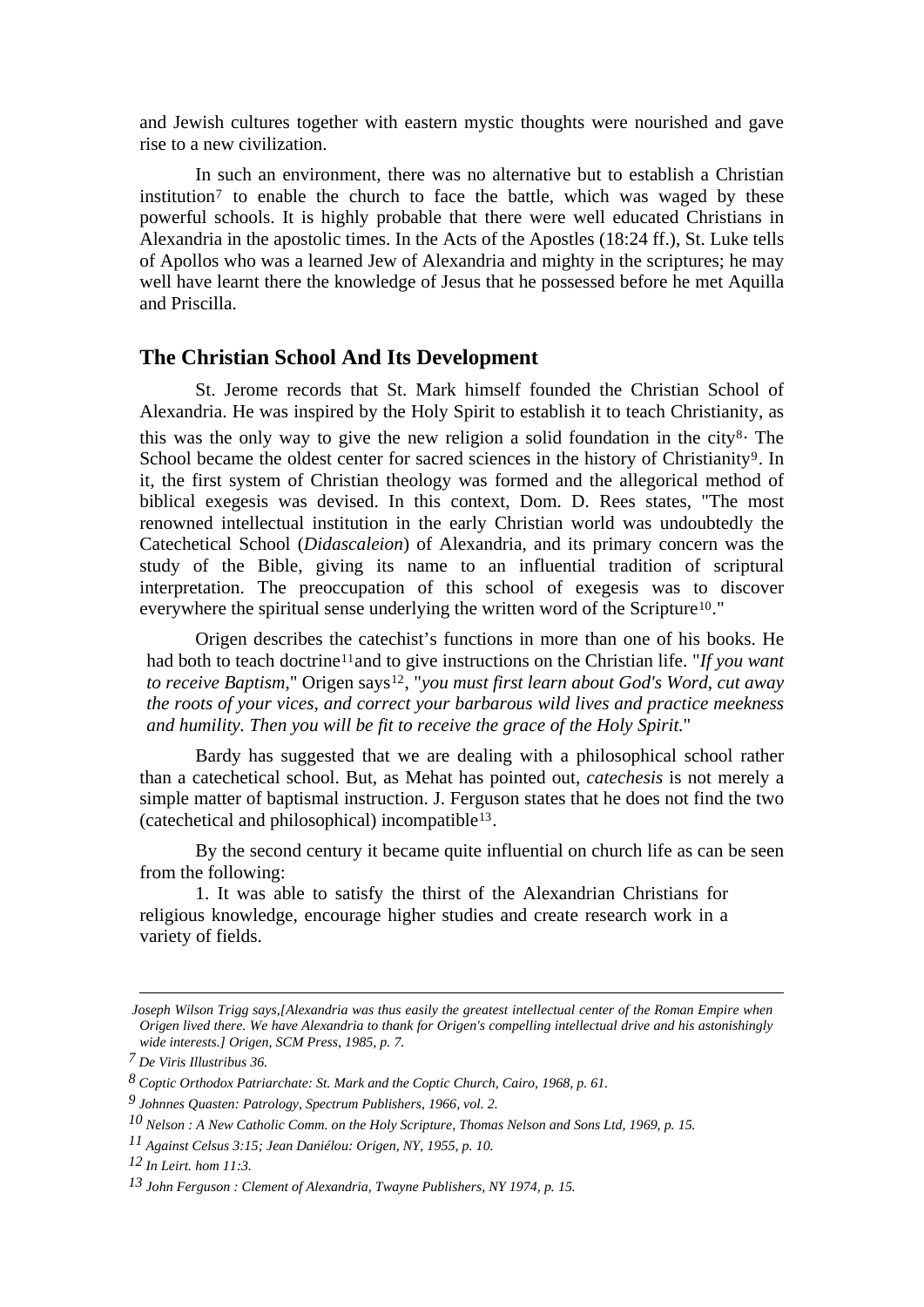2. It gave birth to numerous spiritual and well-known church leaders along the years. Many of which deserved to sit on the throne of St. Mark.

 3. Through its missionary zeal, it was able to win many souls to Christianity from Egypt and abroad.

 4. In a true ecumenical spirit, it attracted students from other nations, many of who became leaders and bishops in their own churches.

 5. It established a common awareness of the importance of education as a basic element in religious structure.

 6. It offered the world the first systematic theological studies. Its deans did not interfere in the administration of the Church.

 7. It used philosophy as a weapon in dealing with pagan philosophers, and thus beating them by their own game[14](#page-2-0).

#### **Its Program**

 It would have been a grave error to have confined the School's activities to theolog[y15](#page-2-1). Its teaching was encyclopedic; first presenting the whole series of profane sciences, and then rising to moral and religious philosophy, and finally to Christian theology, as set forth in the form of commentaries on the sacred books. This encyclopedic conception of teaching was an Alexandrian tradition, for it was also found in Alexandrian pagan and Jewish schools. From St. Clement's trilogy, consisting of his chief three works: *Protrepticus (An Exhortation to the Heathen), Paidagogos (the Educator), and Stromata (Miscellanies*), which broadly outlined the School's program at his time, we may conclude that three courses were available:

 1. A special course for non-Christians, which introduced candidates to principles of Christianity.

2. A course on Christian morals.

 3. An advanced course on divine wisdom and sufficient knowledge for the spiritual Christian.

Worship went side by side with study in the School<sup>[16](#page-2-2)</sup>. Teachers and students practiced prayer, fasting and diverse ways of asceticism. In addition to continence in food and drink, they were also continent in earthly possessions<sup>17</sup>. In purity and integrity their lives were exemplary. Celibacy was a recommended ideal, and was observed by many.

# **The Characteristics of Alexandrian Theology**

 Besides the main Alexandrian views on allegorism, philosophy, and knowledge (*gnosis*), of which I prefer to speak in separate chapters, the School of Alexandria had the following characteristi[c](#page-2-4)s.

## **I. Deification (The Grace Of Renewal)**[18](#page-2-4)

<span id="page-2-0"></span>*<sup>14</sup> Douglas: Dict. of the Christian Churches, p. 26;* 

<span id="page-2-1"></span>*<sup>15</sup> Atiya: Hist. of Eastern Church, p. 33; Mourad Kamel: Coptic Church, p. 36.* 

<span id="page-2-2"></span>*<sup>16</sup> J. Lebreton, p. 732.* 

<span id="page-2-3"></span>*<sup>17</sup> Coptic Patriarchate: St. Mark, p 63.* 

<span id="page-2-4"></span>*<sup>18</sup> Fr. T. Malaty: The Divine Grace, Alexandria, 1992, 30 ff.*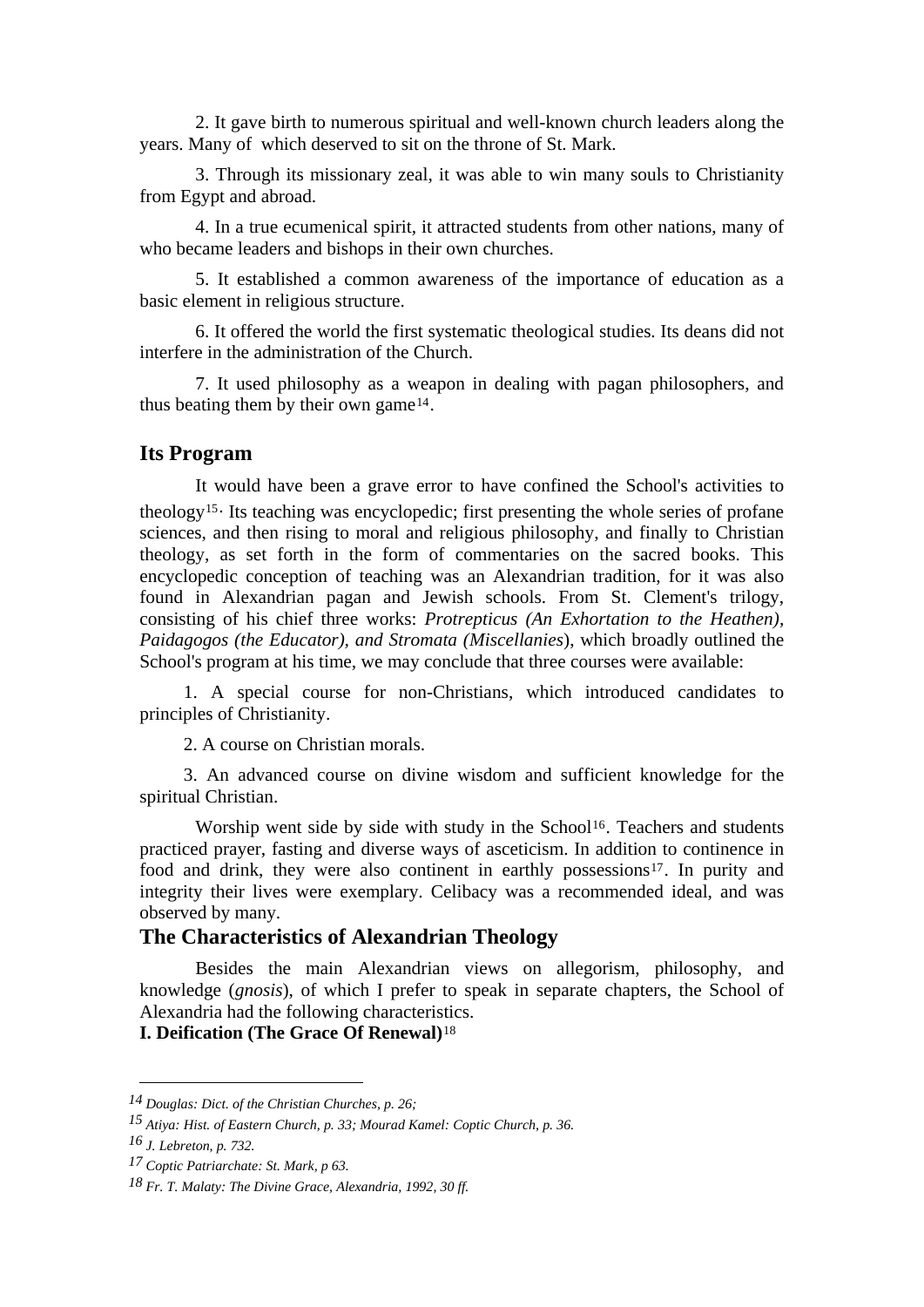Many scholars see the core of Alexandrian theology as *Deification or the grace of renewal.* By deification the Alexandrians mean the renewal of human nature as a whole, to attain sharing in the characteristics of our Lord Jesus Christ in place of the corrupt human nature, or as the apostles state that the believer may enjoy "the partaking in the divine nature" (2 Peter 1:4), or the new man in the image of His Creator (Col. 3:10). Alexandrian theology can be summarized by these words: "God took our humanity, that man may share His life." St. Clement of Alexandria says, *"The Word of God, became man just that you may learn from a Man how it may be that man should become god*[19](#page-3-0)*."* 

 Joseph Sittler stated that the East and West have different ways of speaking about the work of Christ. In the West, that work is centered upon redemption from sin; in the East, it is centered upon the divinization of man. The doctrine of atonement is central to that work in the West. In contrast, in the East the central doctrine is participation, illumination, re-enactment, and transformation. In the West, the work is reunification. The Western Savior is the Eastern Pantocrator<sup>[20](#page-3-1)</sup>.

## **Ii. Oneness Of Life**

 The School of Alexandria reveals to us the **oneness of life in Christ**. The dean and his students did not isolate the study of religion, philosophy and science from their church life nor from their daily life. They believed in **one (integral) life in Christ.** This was revealed in their study, worship, behavior, preaching and witnessing to Christ.

 The deans and students were mostly virgins who devoted their lives to Christ. They lived as scholars and at the same time as true worshippers, ascetics and preachers. They were eager to devote their lives, contemplating on God through their study of the Bible, without ignoring their role in witnessing to Christ and serving Him..

# **Iii. Soteriological Theology**

 St. Mark who used the healing of Arianius' wound - when a needle pierced his hand while repairing St. Mark's shoe - in the name of Jesus Christ as a starting point to preach the Gospel, did not reveal God as a mere idea he believed in, but as the Savior who redeems mankind. This is the basic principle of the Alexandrian theology until today. We know God, not through theoretical discussions, but through His redeeming deeds. God grants us new knowledge, new glorious life and immortality.

 This is clear in the theology of **St. Clement of Alexandria** who usually introduces Jesus Christ as the "*Educator*." He wrote a book called *Paidagogos* "The Educator." He speaks of this Divine *Paidagogue* as the "All-healing physician of mankind[21](#page-3-2).'' In other words, divine knowledge, to **St. Clement**, cannot be separated from our salvation. He clearly believes "*It is the will of God that we should attain the knowledge of God, which is the communication of immortality*[22](#page-3-3)*.*" "*The Word ... became Man so that you might learn from Man how man may become god*[23](#page-3-4)*.*"

<span id="page-3-0"></span>*<sup>19</sup> Protrepticus 1:8:4.* 

<span id="page-3-1"></span>*<sup>20</sup> Essays on Nature and Grace, Philadelphia 1972, p.52.* 

<span id="page-3-2"></span>*<sup>21</sup> St. Clement: Paidagogos, Book 1, Ch. 2. Section 6.* 

<span id="page-3-3"></span>*<sup>22</sup> Stromata: 4:6:27.* 

<span id="page-3-4"></span>*<sup>23</sup> Protrep. 1:8:4.*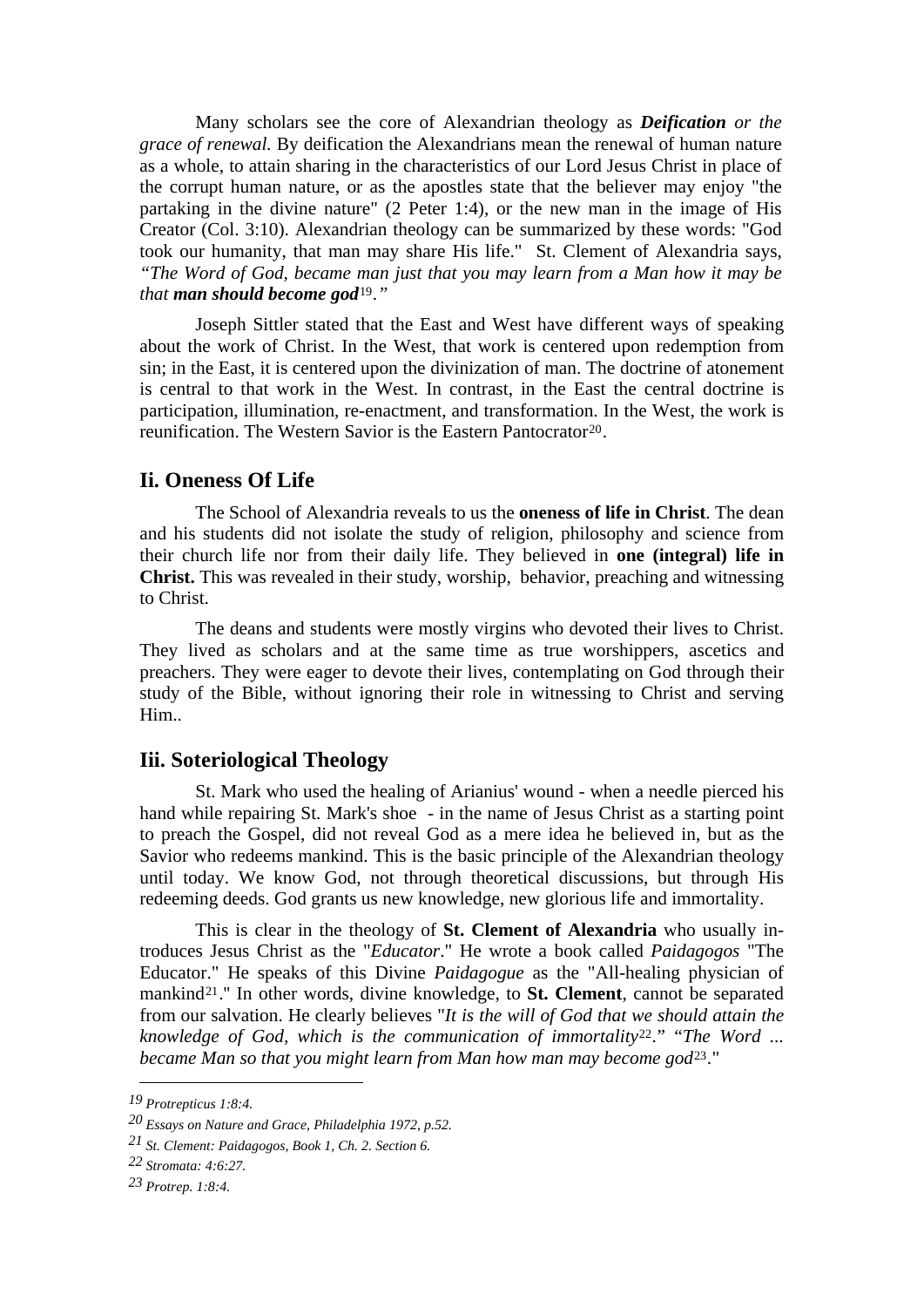## **IV. Penance And Repentance**

In a papyrus fragment on repentance, St. Dionysius argues against severity toward apostates: "*Let us then not repel those who return, but gladly welcome them and number them with those who have not strayed, and thus supply that which is wanting in them*[24](#page-4-0)."

## **V. Theological Terms**

 Many modern scholars look to Origen as the first theologian. His work *De Principiis* ("On First Principles") is perhaps the greatest of Origen works and marks a long step towards the formation of Christian theology. Concerning theological terms, the Alexandrian School uses Greek philosophical terms to explain Christian doctrines, because of the existing worldwide Greek culture, and in order to deal with the philosophers and heretics. But the Alexandrians were not enslaved to these terms. This is what St. Athanasius explains when he states that *disputes merely about words must not be suffered to divide those who think alike*[25](#page-4-1).

# **VI. Definitions Of Theological Terminology**

 The Alexandrian Fathers did not give definitions to any theological terminology, because they were interested only in the practice of theology in their worship and daily life. Benjamin Drewery could not find a direct definition to the grace of God through the numerous works of Origen. He deduced it stating, "We may suggest that if Origen had been required to offer a formal definition of grace, he would have responded somewhat as follows: 'Grace is the power of God freely, but not unconditionally, placed at man's disposal, whereby He appropriates through the Holy Spirit the offer of salvation to a new and ultimate life, revealed and enacted in the Scriptures, by the Incarnate Jesus Christ, and made available by Him to the worl[d26](#page-4-2).'"

## **VII. Ecumenical Spirit**

 Ecumenicism is a spirit that the School of Alexandria spread not by speaking about the unity of churches all over the world but by practicing it in many ways:

a. The School attracted many foreign students to study theology, especially the interpretation of the Holy Scriptures. Those students later became leaders in their churches. This created a kind of inner unity based on the word of God.

b. The deans of the School were very active outside Egypt, because of their love towards the universal church; they were not looking for any personal prestige nor gaining any political power for their church. For example Origen traveled to Rome, Caesarea, Arabia, Tyre, etc.

c. The Alexandrian theologians were leaders and pioneers in the ecumenical councils.

<span id="page-4-0"></span>*<sup>24</sup> Vivian, p. 165; Feltoe: St. Dionysius, p. 62; St. Dionysius: Letters, p. p. 62-64.* 

<span id="page-4-1"></span>*<sup>25</sup> Quod non sint tres de ( That They are not three Gods ).* 

<span id="page-4-2"></span>*<sup>26</sup> Fr. T. Malaty: The Terms: Physis & Hypostasis in the early church, Alexandria, 1987, p. 4.*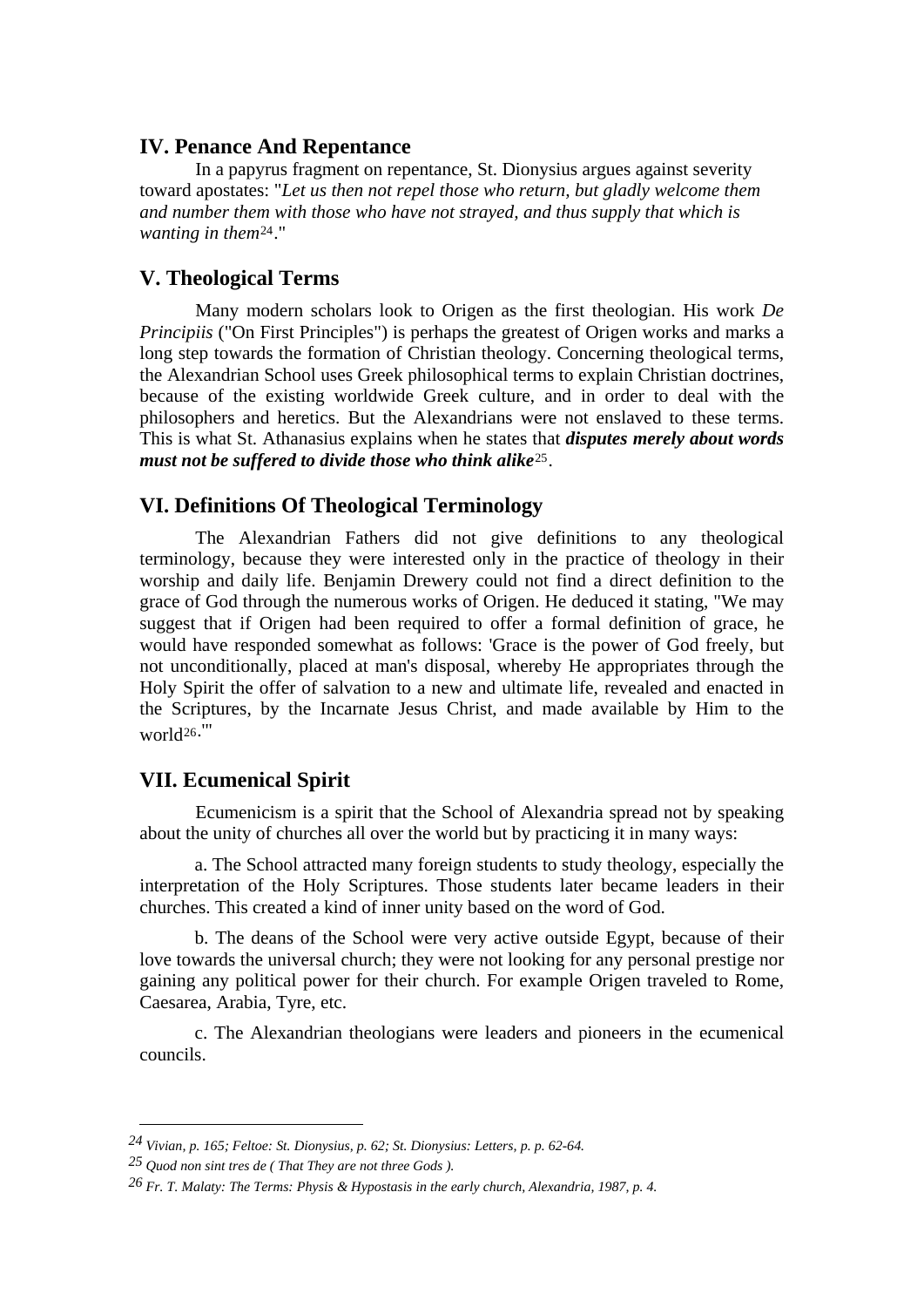d. The Coptic manuscripts witness that the Copts translated almost all the Christian literature existing in the world at that time.

## **The Allegorical Interpretation Of The Scriptures**

 Allegorism was well established in Alexandrian Judaism, especially by **Philo**<sup>[27](#page-5-0)</sup>, who made a systematic use of it to bridge the chasm between the Old Testament revelation and the Platonic philosophy. Philo compares the literal sense of Scripture to the shadow, which the body casts, finding its authentic, profounder truth in the spiritual meaning which it symbolizes<sup>[28](#page-5-1)</sup>. He does not want to depreciate or abolish the literal or the historical meaning, but looks to it as man's body which merits the fullest respect<sup>[29](#page-5-2)</sup>, although the soul is more precious than the body.

**St. Clement of Alexandria** is considered the first Christian theologian (writer) who uses allegorical interpretation, giving a cause of using it in a practical way. He says that the Bible has hidden meanings to incite us to search and discover the words of salvation, which are hidden from those who despise them.

# **ALLEGORY AND TYPOLOGY**

The word "allegory," is derived from the Greek "*alla,*" meaning "other," and "*agoreuo*," meaning, "proclaim." It originally referred to a figure of speech that Cicero defined as a "continuous stream of metaphor[s30](#page-5-3)." The word "*type*," τυποι in Greek has its basic meaning, 'something struck out; a print, impression of a seal.' The seal is the New Testament event, which has struck out a prophetic impression of itself in the pages of the Old Testament<sup>[31](#page-5-4)</sup>.

# **Allegory And Typology In The New Testament**

 Jean Daniélou also says, "The typology of the Fathers is based on the continuity which exists between the Old and New Testaments<sup>[32](#page-5-5)</sup>.

 The term "allegory" is used by St. Paul in Gal. 4:24, "which things contain an allegory." Some scholars believe that he introduces the allegorical interpretation of the Law by the question "Is it for the oxen that God cares, or says He altogether for our sake?" (1 Cor. 9:10) does not necessarily mean that Paul, besides abolishing this particular law with his advocacy of the abrogation of the Law as a whole, also denies that this law was ever meant to be taken literally<sup>[33](#page-5-6)</sup>.

 In the New Testament, we have four kinds of non-literal interpretations of Old Testament texts:

<span id="page-5-0"></span>*<sup>27</sup> Philo (c. 20 BC.- c. AD. 50), the Jewish thinker and exegete in whom that literature flourished also lived in Alexandria. He belonged to a prosperous priestly family of Alexandria, and was firmly convinced that the teaching of the Old Testament could be combined with Greek speculation. His philosophy of religion embodies such a synthesis.( Esmat Gabriel: St. Clement of Alexandria, Coptic Church Review, Spring 1980, v.1, No. 1, p. 22.)* 

<span id="page-5-1"></span>*<sup>28</sup> De confus. ling. 190.* 

<span id="page-5-2"></span>*<sup>29</sup> De. migrat. Abrah. 89-93; J.N.D. Kelly: Early Christian Doctrines, 1978, p. 9.* 

<span id="page-5-3"></span>*<sup>30</sup> Orator 27.94; Everett Ferguson: Encyclopedia of Early Christianity, N.Y, 990, p. 23.* 

<span id="page-5-4"></span>*<sup>31</sup> John MacQueen: Allegory, Methuen & Co, 1970, p. 20.* 

<span id="page-5-5"></span>*<sup>32</sup> Jean Daniélou: From Shadows to Reality, Studies in the Biblical Typology of the Fathers, p. 69.* 

<span id="page-5-6"></span>*<sup>33</sup> Cf. M. Guttmann, Das Judentum und seine Umwelt, I, p. 252; Harry Austryn Wolfson: The Philosophy of the Church Fathers, Harvard University Press, 1976, p.42.*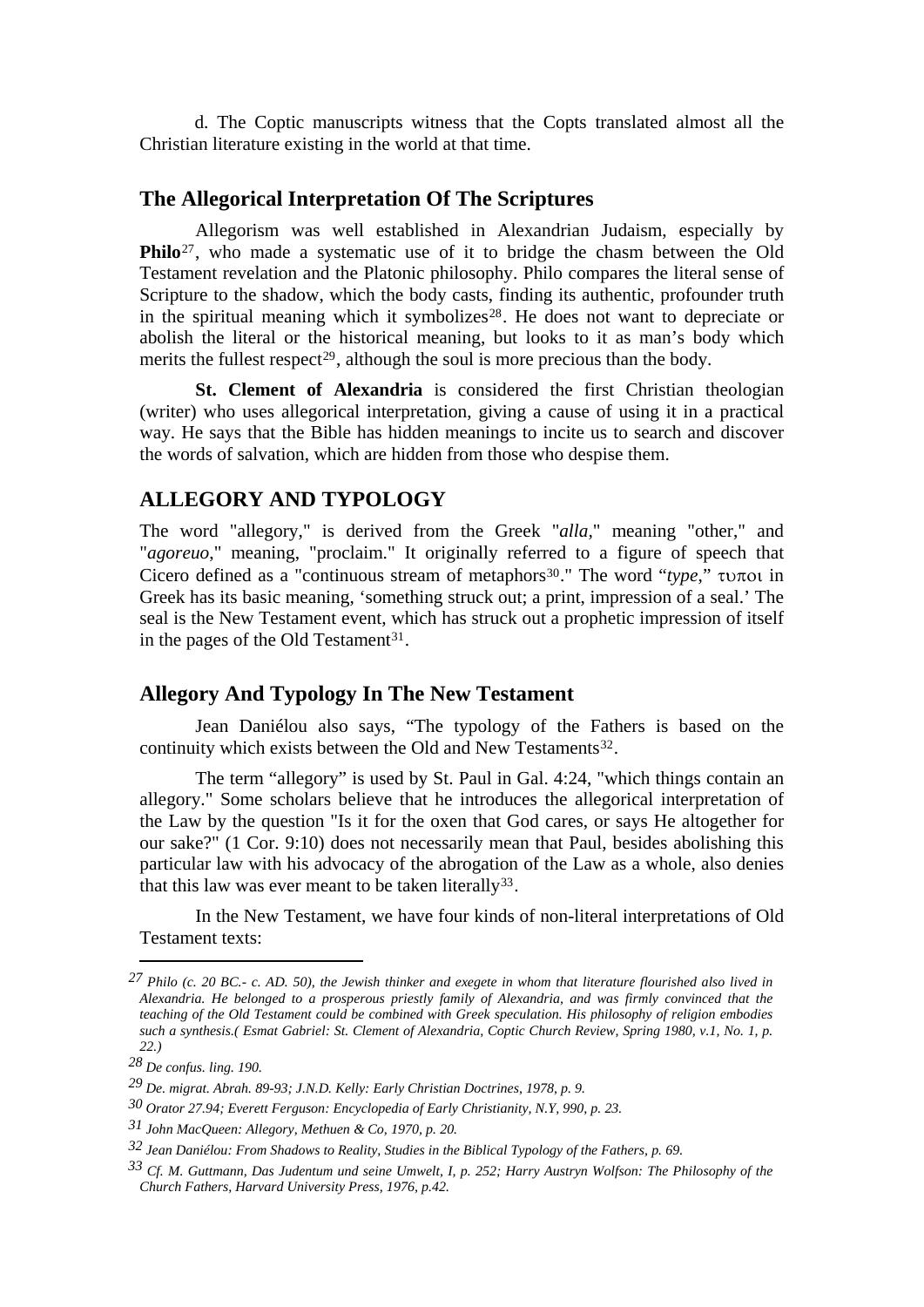- 1. Interpretations dealing with predictions of the first coming of Christ.
- 2. Interpretations dealing with predictions of the second coming of Christ.
- 3. Interpretations dealing with the pre-existence of Christ.
- 4. Interpretations dealing with legal or moral matters.

# **Allegory And Typology In The Early Church[34](#page-6-0)**

 J. Daniélou[35](#page-6-1) states that primitive Christian tradition recognized two senses of Scripture, namely the literal and the typological. The latter is in reality a "Charistic," or "Christological" sense, having Christ in His totality as its object. He also states that there have been at least five kinds of **typological** sense in early Christian literature[36](#page-6-2):

 1. Typology that aims at discovering the circumstances of Christ's earthly life in the Old Testament. This type of exegesis serves to characterize the Western tradition.

 2. Typology, common to all the Fathers, which does not therefore bear distinctive marks of any particular current, scrutinizes the Old Testament with a view to discovering Christ there, not in the exterior circumstances of His earthly life, but in the mysteries which He came to accomplish.

 3. Typology that concentrates on those features of the Old Testament which are figures of the Church's sacramental life; it is found in the sacramental catches and is particularly dear to the School of Antioch.

 4. Typology which searches in the Old Testament for figures of the role that Christ plays in the souls of believers; it is in Alexandria that this typology is cultivated with special predilection. For this reason some scholars call the School of Alexandria, "the School of the Souls<sup>[37](#page-6-3)</sup>." This does not mean that the Alexandrian school ignored the sanctification of the body, but it concentrates on the ascent of the souls by the Holy Spirit to the heavenly life while the believer still lives in this world, through the study of the Bible and worshipping God in his daily life.

 5. Eschatological typology aims at discovering the traits of the Old Testament in realizing the vestiges of Christ's glorious manifestation at the end of time. Daniélou notes that writers of Jewish apocalyptic literature favor this form of interpretation, without giving to it a Christological signification.

# **Allegory And Typology According to St. Clement of Alexandria**

 **St. Clement of Alexandria** believes that the Bible resembles the Virgin Mary who brought forth Jesus Christ and her virginity was preserved. Thus we discover the spiritual meanings of the Bible verses, while keeping its meaning, for it still encloses many other spiritual meanings. However, one must be careful not to exaggerate St. Clement's proneness to allegorism, for he tries not to abandon the historical sense of

<span id="page-6-0"></span>*<sup>34</sup> Everett Ferguson: Encyclopedia of Early Christianity, N.Y., Garland Publishing Inc., 990, p. 24.* 

<span id="page-6-1"></span>*<sup>35</sup> J. Daniélou: L' Unite des deux testaments dans l'oeuvre d'Origene (Revue de Sciences religieuses, 22 - 1948-p. 45); Alexander Kerrigan: St. Cyril of Alexandria, Interpreter of the Old Testament, Rome, 1952, p.26 ff.* 

<span id="page-6-2"></span>*<sup>36</sup> Cf. J. Daniélou: Les vivers sens de l'Ecrriture dans la radition chretienne primitive (Ephemerides theologicae Lovanienses, 24), p. 120-125.* 

<span id="page-6-3"></span>*<sup>37</sup> Brian E. Daley: The Hope of the Early Church, Cambridge University, 1991, p. 44.*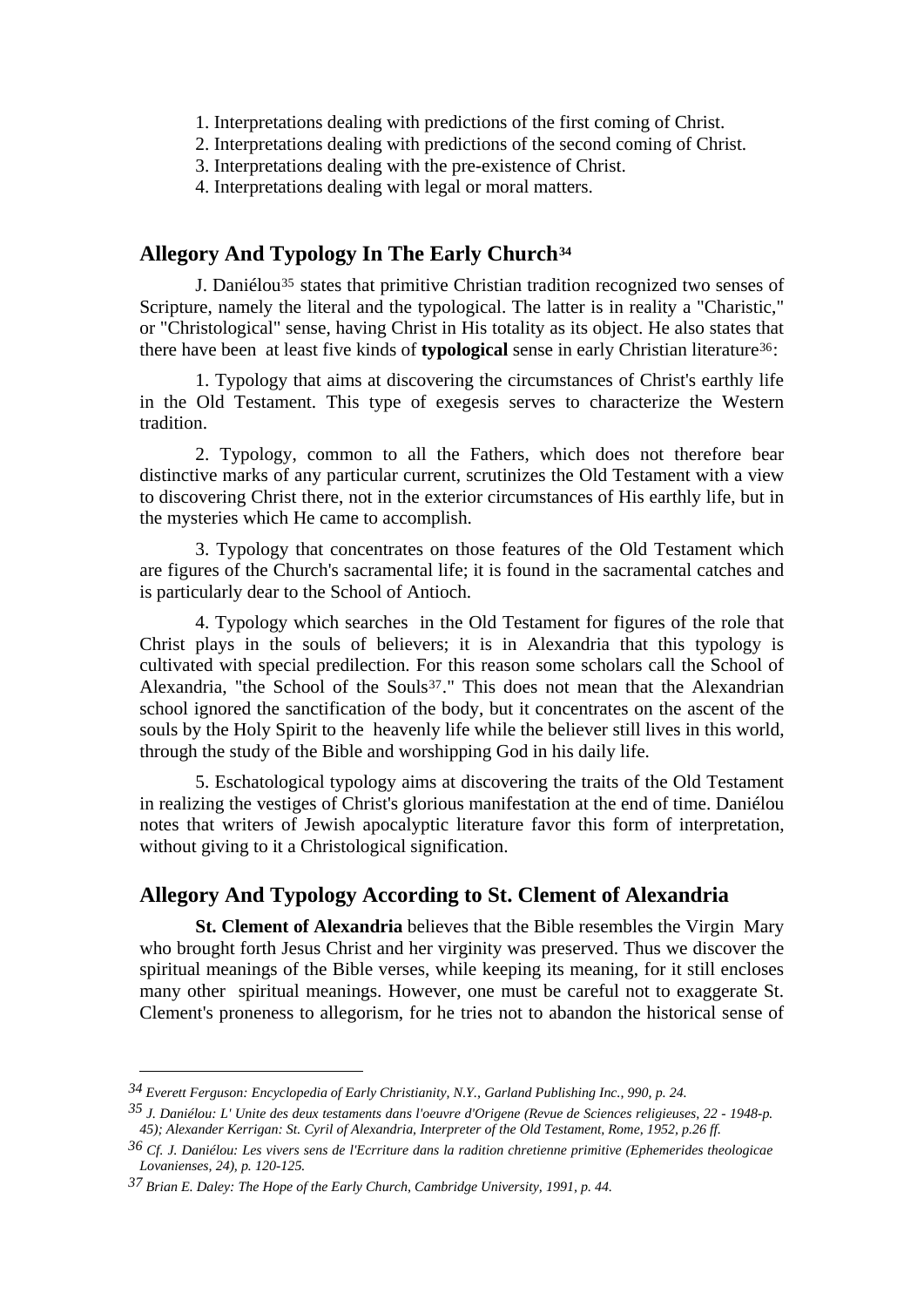Scripture, as has often been done by some allegorical interpreters. St. Clement says once and again that the Scriptures do have a literal historical sense<sup>[38](#page-7-0)</sup>.

 **St. Clement of Alexandria** distinguishes between literal, mystical, moral, and prophetic interpretations. C. Mondésert states that meditating on the text of the Scripture, St. Clement discovers at least five senses:

 a historical sense; a doctrinal sense; a prophetic signification; a philosophical sense; and a mystical sense<sup>[39](#page-7-1)</sup>.

# **Allegory And Typology According to Origen**

 Allegory is developed and carried to excess by **Origen**. He believes that the Logos, the heavenly Groom, is re- presented in the incidents of the Scriptures as Food, Educator and Groom for the soul. According to him<sup>[40](#page-7-2)</sup>, the words of the Scriptures should be printed in the soul in one of three ways:

1- Simple people or the uneducated should be taught directly by the letter itself, which we call the obvious meaning or the straightforward historical sense. Origen himself is the foremost biblical scholar of antiquity and *by no means ignores the literal meaning or the importance of history*<sup>[41](#page-7-3)</sup>, while he thinks that one existed, he considers it inferior to the spiritual. Nearly all would have agreed with the fourthcentury Didymus the Blind, who was influenced by Origen, namely that it is impossible to understand the spiritual or elevated thought without the shadow, which is the letter, or without the preliminary *propaedeutic* sciences<sup>[42](#page-7-4)</sup>."

 2- People at the higher level should find edification for their souls through the moral meaning, or the lessons they profit from the text. In the *Homilies on Leviticus,*  there are several instances of where this moral meaning is emphasized[43](#page-7-5). The moral sense of Scripture speaks to the reason of a person. Reason is the ability to distinguish between good and evil<sup>[44](#page-7-6)</sup>.

3- The perfect should be edified by the mystical or spiritual sense in relation to Christ, or the spiritual Law, as it contains the shadow of the blessings to come.

 He recognizes that, as man is composed of body, soul and spirit, in the same way the structure of the Scripture has been planned by God for man's salvation, i.e., the literal, moral, and spiritual senses.

 According to Origen the understanding of the Scripture is "the art of arts," and "the science<sup>[45](#page-7-7)</sup>." The words of the Scripture are its body, or the visible element that hides its spirit or the invisible element. The spirit is the treasure hidden in a field:

<span id="page-7-0"></span>*<sup>38</sup> Stromat 1:21; 2:19; 3:6; 6:3,8; 7:3.* 

<span id="page-7-2"></span><span id="page-7-1"></span>*<sup>39</sup> Clement d' Alexandria, Paris 1944, p. 154; Alexander Kerrigan: St. Cyril of Alexandria, Roma 1952, p.29. 40 De Princip. 4:2:4.* 

<span id="page-7-3"></span>*<sup>41</sup> H. de Lubac: Histoire et espirit, Paris 1950, p. 94.* 

<span id="page-7-4"></span>*<sup>42</sup> In EsaiamII:3:7; Boniface Ramsey: Beginning to Read the Fathers, Paulist Press, 1985, p. 36-7.* 

<span id="page-7-5"></span>*<sup>43</sup> In Lev. hom. 1:5; 2:4.* 

<span id="page-7-6"></span>*<sup>44</sup> In Lev. 9:6.* 

<span id="page-7-7"></span>*<sup>45</sup> Comm. John 23:46.*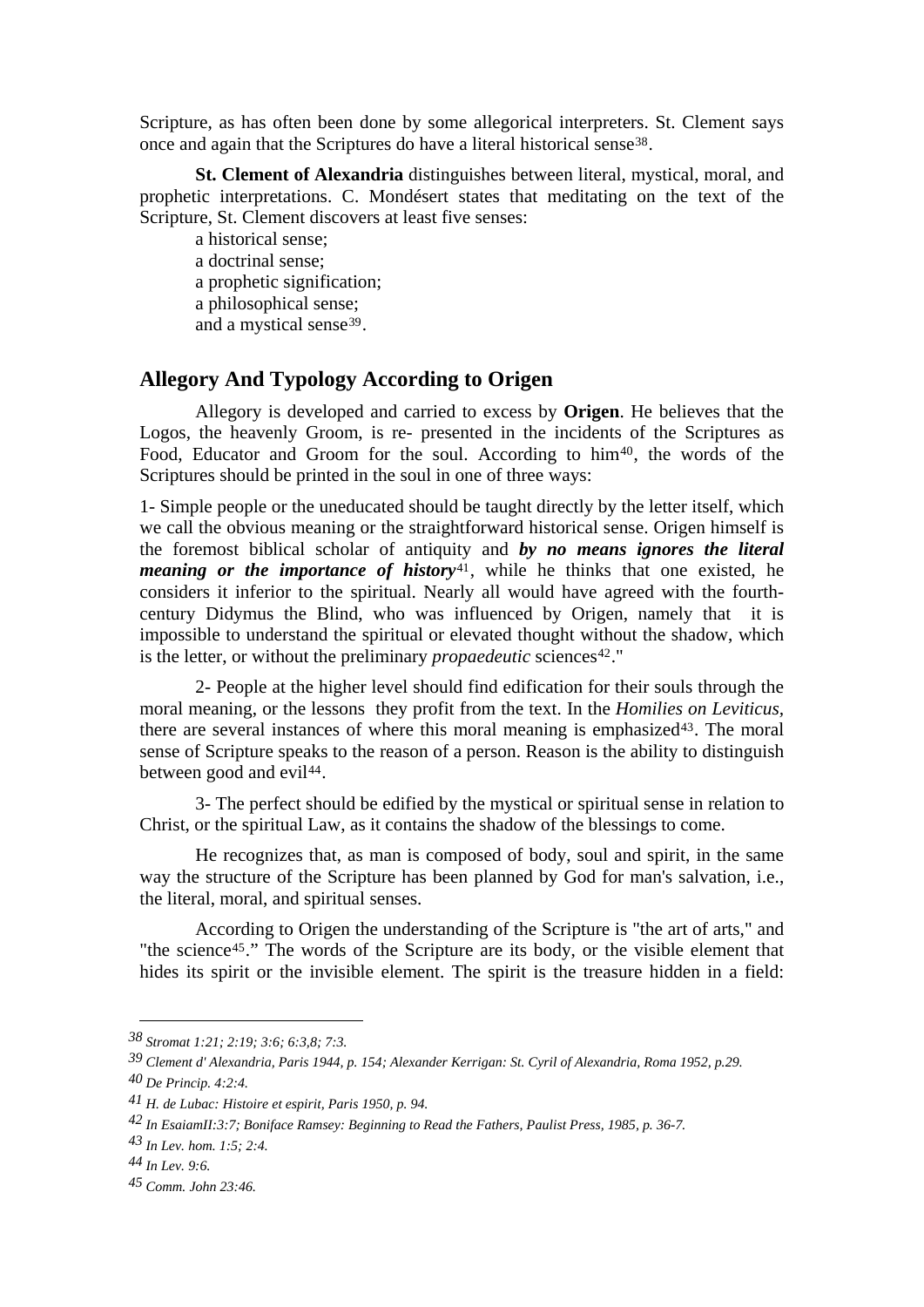hidden behind every word<sup>[46](#page-8-0)</sup>, every letter but even behind every iota used in the written word of God<sup>[47](#page-8-1)</sup>. Thus "every thing in the Scripture is mystery<sup>[48](#page-8-2)</sup>."

 This spiritual understanding of the Scripture is a grace given to the perfect believers by Christ. For only those who have the Spirit of Jesus can understand their spiritual meaning<sup>[49](#page-8-3)</sup>, i.e., to enter this chamber of eternal marriage between Christ and the soul.

## **The Alexandrians' Justifications Of Allegorical Interpretation**

As we have already said, St. Clement believes that allegory incites believers to discover the hidden meanings of the Scripture.

**Origen** discusses two problems, which the early Church faced, concerning the Old Testament:

1. The Jews, who stick to the letter of the prophecies of the Old Testament, were expecting that the Messiah would fulfill them literally; such as He must be their King who reigns over the whole world. Therefore, they refused Jesus as the true Messia[h50](#page-8-4). "*Both Jews and Christians,"* Origen says, "*believe that the Bible was written by the Holy Spirit, but we disagree about the interpretation of what is contained in it. Nor do we live like the Jews, since we consider that it is not the literal interpretation of the law which contains the spirit of the legislation*<sup>[51](#page-8-5)</sup>."

2. The Gnostics rejected the Old Testament, for they were scandalized by some verses, which refer to God as being angry, or that He regretted or changed His mind. They were scandalized because they interpreted them literally and not spiritually[52](#page-8-6). Origen suggests that allusions to *anthropomorphism*, such as God's anger, are not to be understood literally.

## **The Gnostics And The School Of Alexandria**

 The most important center of *Gnosticism* was Alexandria, which had, became the heir of Jewish traditions, classical thought, and the old mysticism of oriental religion[s53](#page-8-7). It was in Alexandria that the greatest doctors of *Gnosticism* - Basilides, Carpocrates and Valentinus - flourished. St. Athanasius frequently refers to them, as well as to Marcion, warning of their danger to Christian doctrine. St. Clement of Alexandria provides us with a systematic analysis of the various sects.

<span id="page-8-0"></span>*<sup>46</sup> Hom. Levit. 4:8.* 

<span id="page-8-1"></span>*<sup>47</sup> Hom. Jerm. 39.* 

<span id="page-8-2"></span>*<sup>48</sup> Hom. Gen. 10:1.* 

<span id="page-8-3"></span>*<sup>49</sup> In Ezk. Hom 11:2.* 

<span id="page-8-4"></span>*<sup>50</sup> De Principals 4:2:1.* 

<span id="page-8-5"></span>*<sup>51</sup> Contra Celsus 5:60.* 

<span id="page-8-6"></span>*<sup>52</sup> Ibid.* 

<span id="page-8-7"></span>*<sup>53</sup> B. Walker, Gnosticism, p.11-12; G.W. MacRae, "Nag Hammadi and the New Testament" in Gnosis: Festschrift fur Hans Jonas. In Verbindung mit Ugo Bianchi, Gottingin, 1978, p. 150; R.M. Grant, Gnosticism and Early Christianity, New York, Columbia University Press, 1959, p. 13; id., Gnosticism: A Source Book of Heretical Writings from the Early Christian Period, New York, Harper , 1961, p. 16.*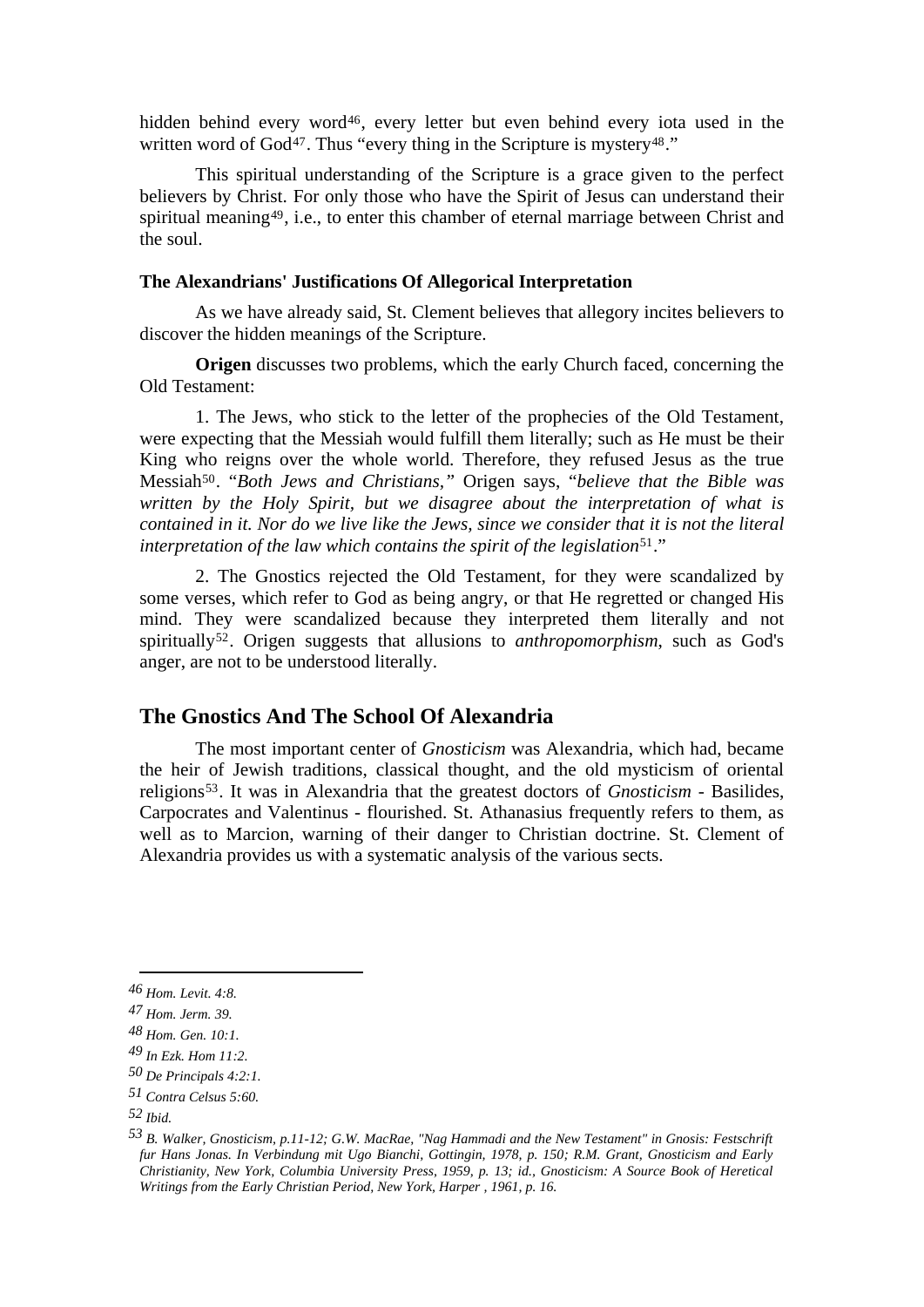# **Gnostic Teachings**

 1. Most of the *Gnostic* schools were thoroughly **dualistic**, setting an infinite chasm between the spiritual world and the world of matter.

 2. In some systems the creation of the material universe is believed to result from **the fall of Sophia** (wisdom); this creation is viewed as evil. From the Divine Being, the Demiurge was derived by a longer or shorter series of emanations or "*aeons*." He, through some mischance or fall among the higher aeons, was the immediate source of creation and ruled the world, which was therefore imperfect and antagonistic to what was truly spiritual.

 3. Usually Gnostics **divided men into two or three classes:** The "spiritual" (*pneumatics*) are those who have illuminated souls; the "fleshy" (*hylics*) or "material," are slaves of matter, and are earthbound. Some Gnostics add a *psychic,* intermediate class.

 4. The secret knowledge that the Gnostics claimed to possess was acquired, not by perseverance in moral rectitude, but by a sudden illumination that enabled them to understand the ways of God, the universe, and themselves. It was knowledge that freed them and revealed the mysteries of truth.

 5. Despite their reliance on the methods and attitudes of current philosophy, they claimed to have succeeded contemptuously as not "having the possibility" of **understanding reality**. "We alone know the unutterable mysteries of the spirit," the *Nassene* (Snake) sect claimed (c. 200).

 6. Many of the Nag-Hammadi writings are **Christ-centered.** Their understanding of Christ, the Scriptures and man differed fundamentally from that of members of the Church. The function of Christ was to come as the emissary of the supreme God, bringing "*gnosis*." As a Divine Being, He neither assumed a properly human body nor died but either temporarily inhabited a human being (Jesus) or *assumed a merely phantasmal human appearance*[54](#page-9-0).

 7. The Gnostics had their order in secret sects. The leaders were teachers, both men and women, not ecclesiastics.

8. The Gnostics and their orthodox opponents hotly debated the **relationship between the Old and New Testaments**. The teaching of the Gnostics concerning the antagonism that exists between the Law and the Gospel called forth a vigorous reaction on the part of ecclesiastical writers, especially the Alexandrian Fathers. The Alexandrian Fathers *emphatically stressed the fundamental unity of both phases of revelation*.

 9. Fr. Matthias F. Wahba in his thesis, "The doctrine of Sanctification in relation to Marriage according to St. Athanasius," dealt with the Gnostics' view of marriage[55](#page-9-1). He states that **St. Clement** explained that the *Gnostic*'s duelist view of creation led to **two opposing attitudes toward marriage and sexuality:** the extreme of a rigorous and negative asceticism on the one hand, and a licentious antinomianism on the other. Both repudiate nature; the one through abstention and the other through  $excess<sup>56</sup>$  $excess<sup>56</sup>$  $excess<sup>56</sup>$ .

<span id="page-9-0"></span>*<sup>54</sup> Oxford Dictionary of the Christian Church, 1990, p. 573.* 

<span id="page-9-1"></span>*<sup>55</sup> Presented to the Graduate School of the University of Ottawa, 1933, p. 35-45.* 

<span id="page-9-2"></span>*<sup>56</sup> Stromata, lll. 1-5.*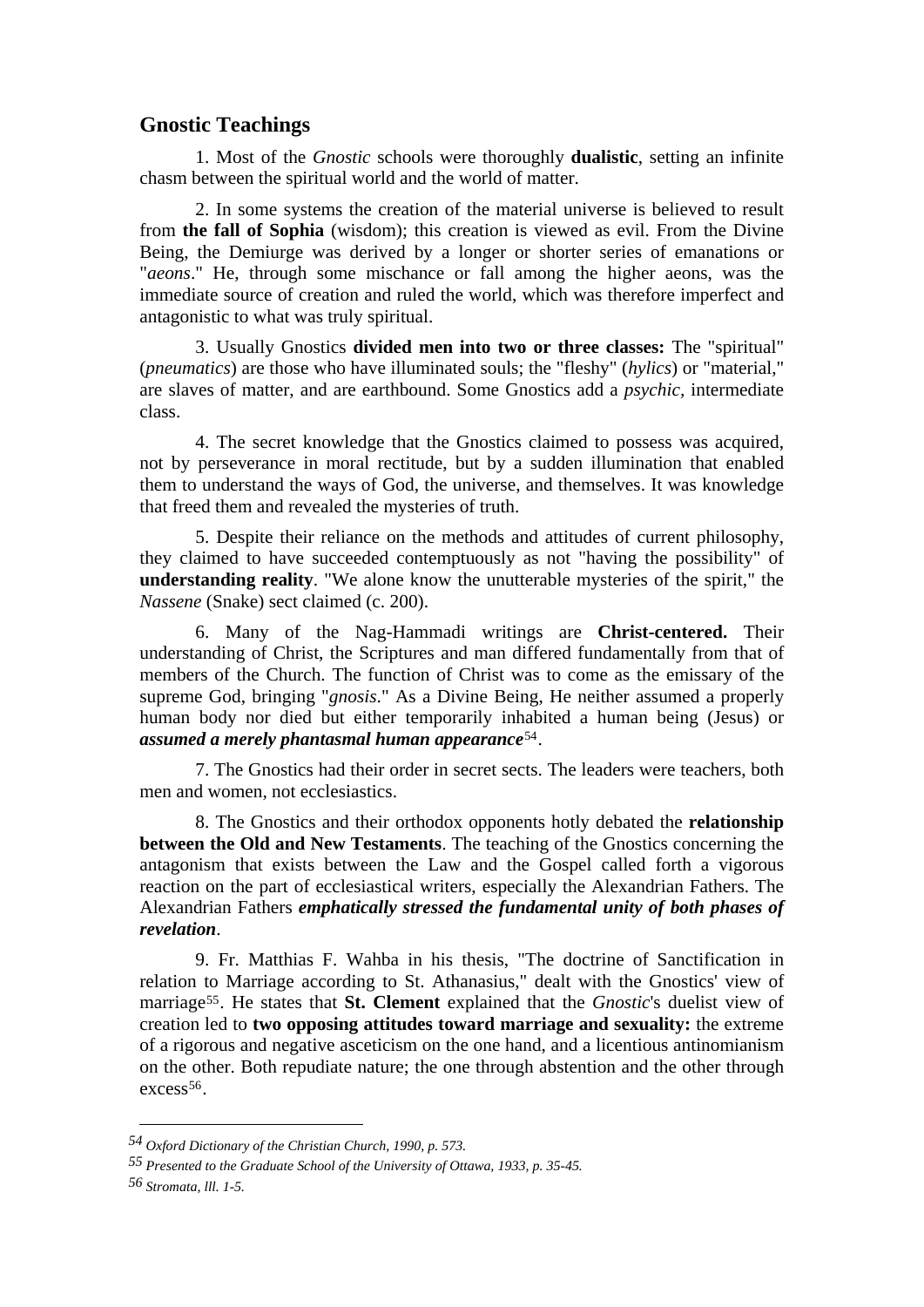# **The Alexandrian Fathers And** *Gnosticism*

 St. Clement's objection to *Gnosticism* is that it lay outside the church and is offensive to human freedom of will and common sense. In his own optimistic outlook, St. Clement believes that humans are reasonable beings. Christianity had to be interpreted in terms of the ultimate harmony between Scripture and philosophy. *Therefore, Gnostic dualism, libertinism, and fatalism could not be the true Christian revelation*[57](#page-10-0)*.* 

W.H.C. Frend writes that the differences between Clement and the Alexandrian Gnostics were, however, equally important. Clement's religion was monotheist as well as being church-oriented. He could be known, however, through his Son, or Word (Logos), not a Demiurge or lesser creator-god, but his image, mind, and reason, inseparable from himself[58](#page-10-1).

 In addition, Clement had an optimistic view of human beings and their relation to God. The world was created by God and therefore was good. Man and woman had been made in the image of God, and had the means within themselves to progress toward God. There was no "natural evil" and no impassable categories of Spiritual Men, Psychics, and Hylics as in the *Gnostic* systems. Christ was Teacher (*paidagogos*) of humankind.

 St. Clement loathed the Gnostics, not least the Carpocratians, for their fatalism and libertinism<sup>59</sup>.

# **St. Clement's View Of** *Gnosis* **Or "***Knowledge***"**

St. Clement was the courageous and successful pioneer of a school that purposed to protect faith by making use of philosophy. St. Clement did not remain merely negative against the false *gnosis;* he set up a true and Christian *Gnosis*[60](#page-10-3). Before St. Clement, the word "*Gnostic*" was identified as a heretic, for throughout the first two centuries, some heresies appeared under the title "*Gnostics*" in various forms. They believed - that knowledge (*gnosis*) is the main way of salvation. The reaction of many church leaders (such as Tertullian) was to attack "knowledge" and "philosophy" as enemies of "faith." The School of Alexandria faced the *Gnostic* heresies, which were spread in the East, not by attacking "knowledge" (*gnosis*), but by giving a new concept of "knowledge" that helps believers even in their faith. The Alexandrian School adopted philosophy as a way that leads to faith, and looked to knowledge as a divine gift.

St. Clement of Alexandria emphasizes the following:

I. The title "*Gnostic*" does not refer to a heretic but to the orthodox Christian who attains the divine *gnosis* (knowledge) from the Holy Spirit, by illumination through Christ (the Logos) in the light of the tradition of the church.

<span id="page-10-0"></span>*<sup>57</sup> W.H.C. Frend: The Rise of Christianity, Philadelphia, 1984, p.370.* 

<span id="page-10-1"></span>*<sup>58</sup> Stromata 4:25:156.* 

<span id="page-10-2"></span>*<sup>59</sup> W.H.C. Frend: The Rise of Christianity, Philadelphia, 1984, p.372.* 

<span id="page-10-3"></span>*<sup>60</sup> Esmat Gabriel: St. Clement of Alexandria, Coptic Church Review, Spring 1980, v.1, No. 1, p. 25.*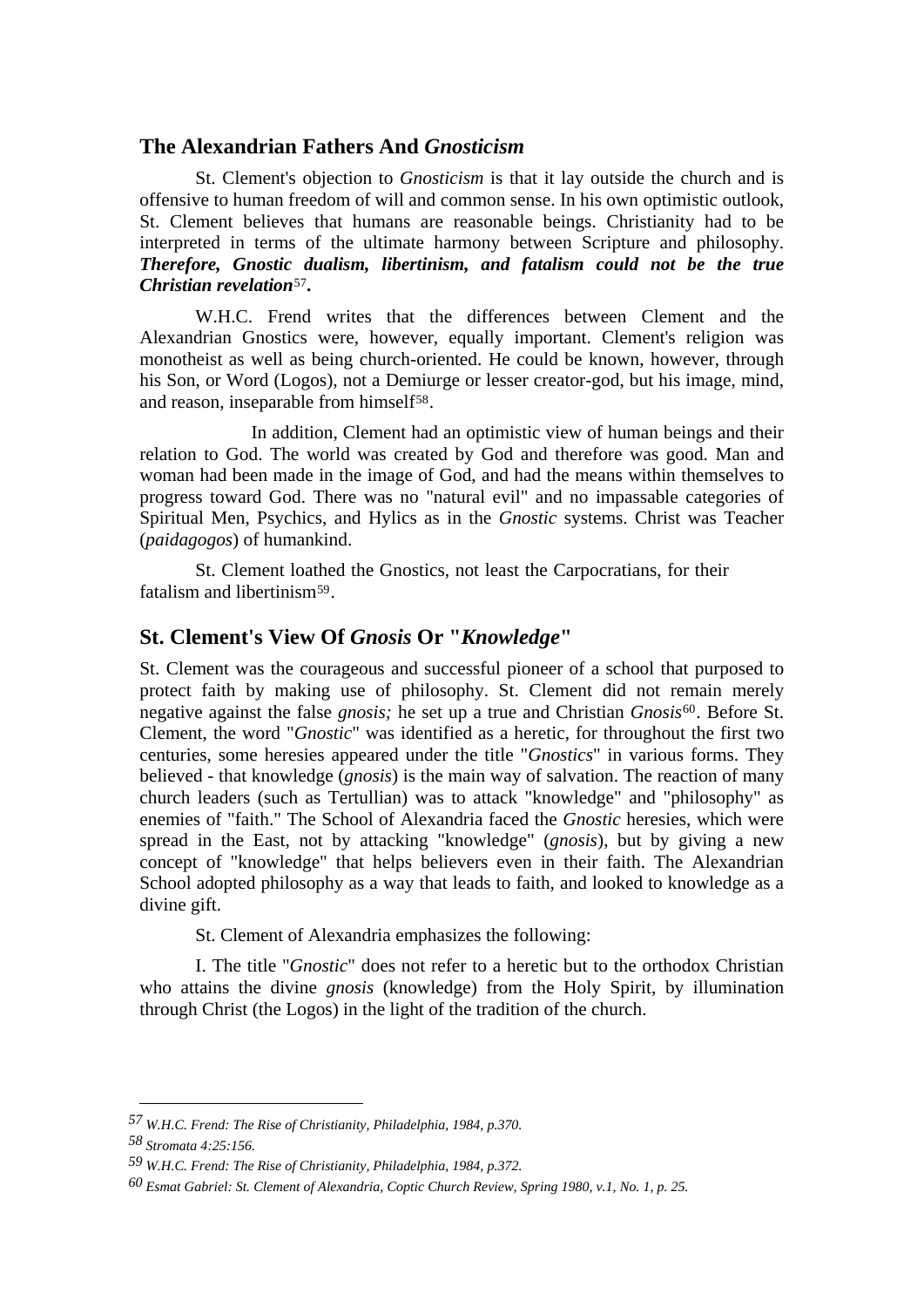II. The *Gnostic* is called to know God (*ginoskein*) or *epignonai*[61](#page-11-0), to see God<sup>[62](#page-11-1)</sup>, and to possess Him<sup>63</sup>.

 III. It is to the extent that the *Gnostic* attains this state that he becomes the equal of the angels $64$ .

IV The grace of *gnosis* comes from the Father through the Son<sup>[65](#page-11-3)</sup>.

 V. Christ is the source of knowledge (*gnosis*), He grants us His knowledge through baptism, by making God known to us from the fact that the eyes of our souls are purified<sup>[66](#page-11-4)</sup>.

VI. Christ gives us *gnosis* also through reading the Scriptures<sup>[67](#page-11-5)</sup>.

 VII. The true *Gnostic* desires knowledge, struggles to practice goodness not in fear but in love. He is full of love towards God and men, fulfills the will of God, a man of prayer, witnessing to God daily (as a martyr), and never fears death<sup>[68](#page-11-6)</sup>.

God was made man so that you might learn how man can become  $\text{god}^{\tau_0}$ . VIII. Those who know (the Son) are called sons and gods $69$ . The Logos of

# **The School Of Alexandria And Philosophy**

#### **Alexandria And Hellenic Culture**

 In Alexandria, Greek thought exercised its strongest influence on the Hebrew mind. It came in the Jewish tradition that the Septuagint (the Greek translation of the Old Testament) was realized in Alexandria, by 72 elder Jews, by the order of Ptolemy Philadelphus (*B.C 285-246*) for his famous library. This work constitutes the beginning of Jewish-Hellenistic literature. Philo (*c. B.C 20 - c. 50 A.D*), the Jewish thinker and exegete in whom that literature flourished, also lived in Alexandria. He belonged to a prosperous priestly family of Alexandria, and was firmly convinced that the teaching of the Old Testament could be combined with Greek speculation. His philosophy of religion embodies such a synthesis<sup>[71](#page-11-8)</sup>.

#### **The School Of Alexandria And Philosophy**

 Many scholars believe that Hellenic philosophy, especially Platonism, had its effect on the Alexandrians, and consider some leaders of the Alexandrian Christians as Platonist or Neo-platonist. F. L. Cross states that beginnings of the interweaving Platonism with Christian thought go back to St. Clement of Alexandria and Origen<sup>[72](#page-11-9)</sup>.

<span id="page-11-0"></span>*<sup>61</sup> Ibid 2: 47: 4 ; 7: 47:3.* 

<span id="page-11-1"></span>*<sup>62</sup> Ibid 7: 68: 4.* 

*<sup>63</sup> Protrep 106: 3; 113:3.* 

<span id="page-11-2"></span>*<sup>64</sup> Storm 7: 57: 5.* 

<span id="page-11-3"></span>*<sup>65</sup> Ibid 5: 71: 5.* 

<span id="page-11-4"></span>*<sup>66</sup> Paed. 1: 28: 1.* 

<span id="page-11-5"></span>*<sup>67</sup> Stromata. 7: 103: 5.* 

<span id="page-11-6"></span>*<sup>68</sup> See the Early Fathers of the School of Alexandria, p. 77ff.* 

<span id="page-11-7"></span>*<sup>69</sup> Strom. 6: 16: 146.* 

*<sup>70</sup> Protrep. 11.* 

<span id="page-11-8"></span>*<sup>71</sup> Esmat Gabriel: St. Clement of Alexandria, Coptic Church Review, Spring 1980, v.1, No. 1, p. 22.* 

<span id="page-11-9"></span>*<sup>72</sup> F. L. Cross, The Oxford Dictionary of the Christian Church, Oxford University Press, 1990, p. 1102.*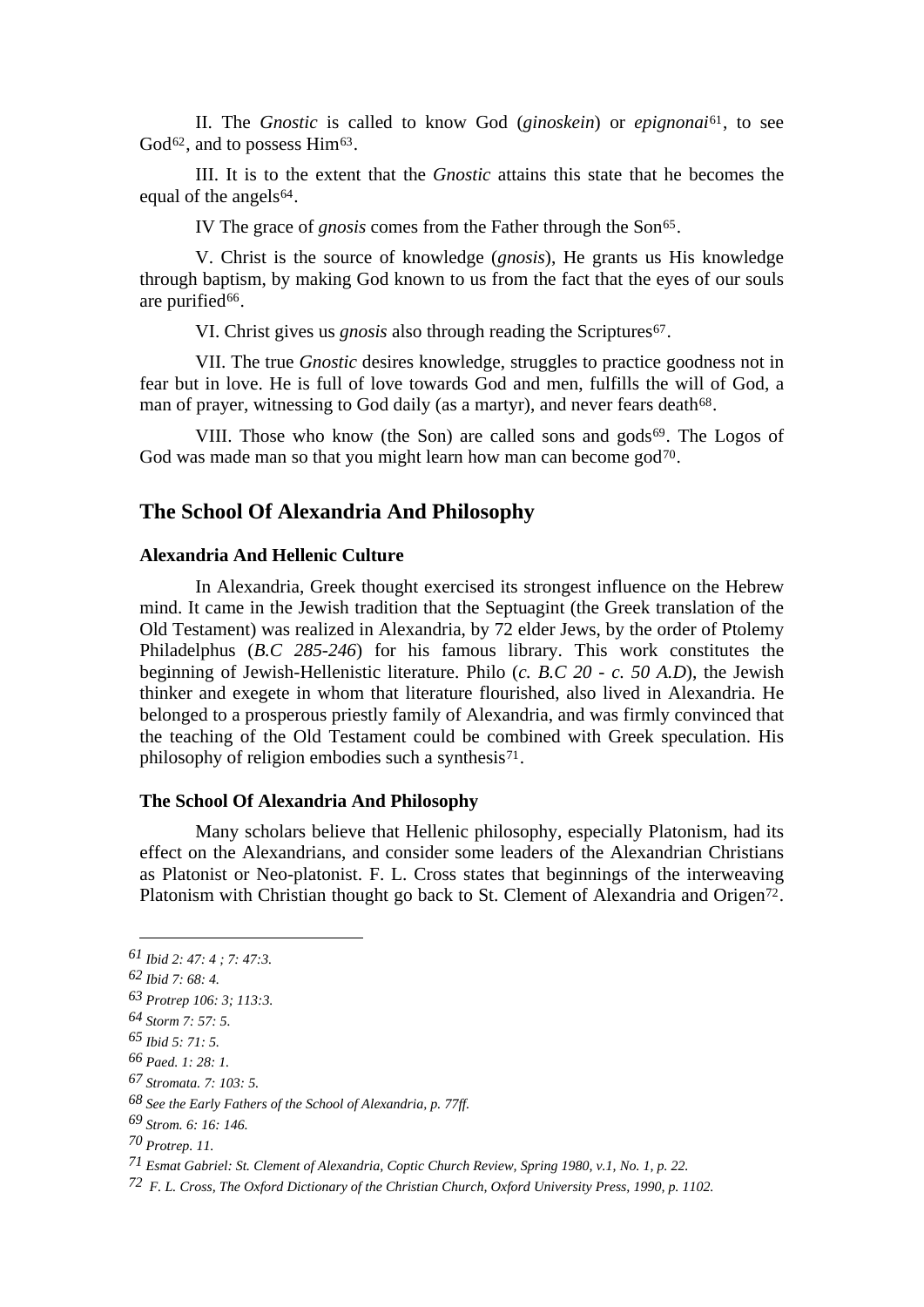Origen himself states that the use of philosophy by Christian leaders dates back to St. Pantaenus, the teacher of St. Clement. Even before St. Pantaenus, Athenagoras was a philosopher whose strong perseverance, in the School qualified him to become the dean of the theological School of Alexandria without undressing the pallium of philosophers. **Athenagoras** is considered the first known Christian who with his faith carried a tendency towards philosophy.

## *Why did the School of Alexandria use Philosophy? And to what extent?*

The School of Alexandria did not aim to separate believers, especially the leaders of the church, from contemporary cultures, as long as these cultures helped them progress in all or some aspects of life. Its interest in science and philosophy is very clear from its encyclopedic teachings.

 1. Philip Schaff[73](#page-12-0) states that the Alexandrians as well-educated persons made much freer use of the Greek philosophy. For **Origen** philosophy is the jewel that Israelites took with them from Egypt and turned into ornaments for their sanctuary, though they also wrought them into the golden calf. Philosophy is not necessarily an enemy to truth, but it goes together with it , supports it, and neutralize the attacks against it.

 2. The School of Alexandria undertook the task of reconciling the Bible to Hellenism, particularly the philosophy of Plato. However the Platonist considered the Bible as not worthy of serious consideration, because it was written in highly unliterary Greek and none of its books conformed to accepted genus<sup>[74](#page-12-1)</sup>. The Alexandrian leaders adopted philosophy, perhaps as a positive answer against those who criticized the Christian faith as if it prevented men from philosophical education.

 3. The Alexandrians adopted some philosophers, such as Plato to their Christian needs. They used some philosophical terms, statements and ideas that are in harmony with the biblical concepts, but they did not depend on their philosophical basis and concepts. They almost use philosophical language to express their faith and Christian doctrines and concepts.

## **Examples:**

a. The **Platonic dual world**: Some scholars see the Alexandrian eschatological attitude as an effect of the Platonic dual world: the world of senses and that of "*Ideas*." The Alexandrians concentrated on the world to come, or heavenly life, and looked to the present life as a temporary one. St. Clement states<sup>[75](#page-12-2)</sup> that the earthly Church is a copy of the heavenly one.

b. Paul Tillich states, "Also in Plato the *inner aim of human existenc*e is described - somewhere in the *Philebus*, but also practically everywhere in Plato - as becoming similar to God as much as possible. God is the spiritual sphere. The inner *telos* of human existence is participation in the spiritual, divine sphere as much as possible...[76](#page-12-3)"

<span id="page-12-0"></span>*<sup>73</sup> Philip Schaff, History of the Christian Church, Grand Rapids, 1980, Eerdmans Publishing Co., vol. 2, p. 353.* 

<span id="page-12-1"></span>*<sup>74</sup> Joseph Wilson Trigg, Origen, SCM Press Ltd, 1985, p. 52.* 

<span id="page-12-2"></span>*<sup>75</sup> Stromata 4:8:66.* 

<span id="page-12-3"></span>*<sup>76</sup> Paul Tillich: A History of Christian Thought, NY, 1968, p.6.*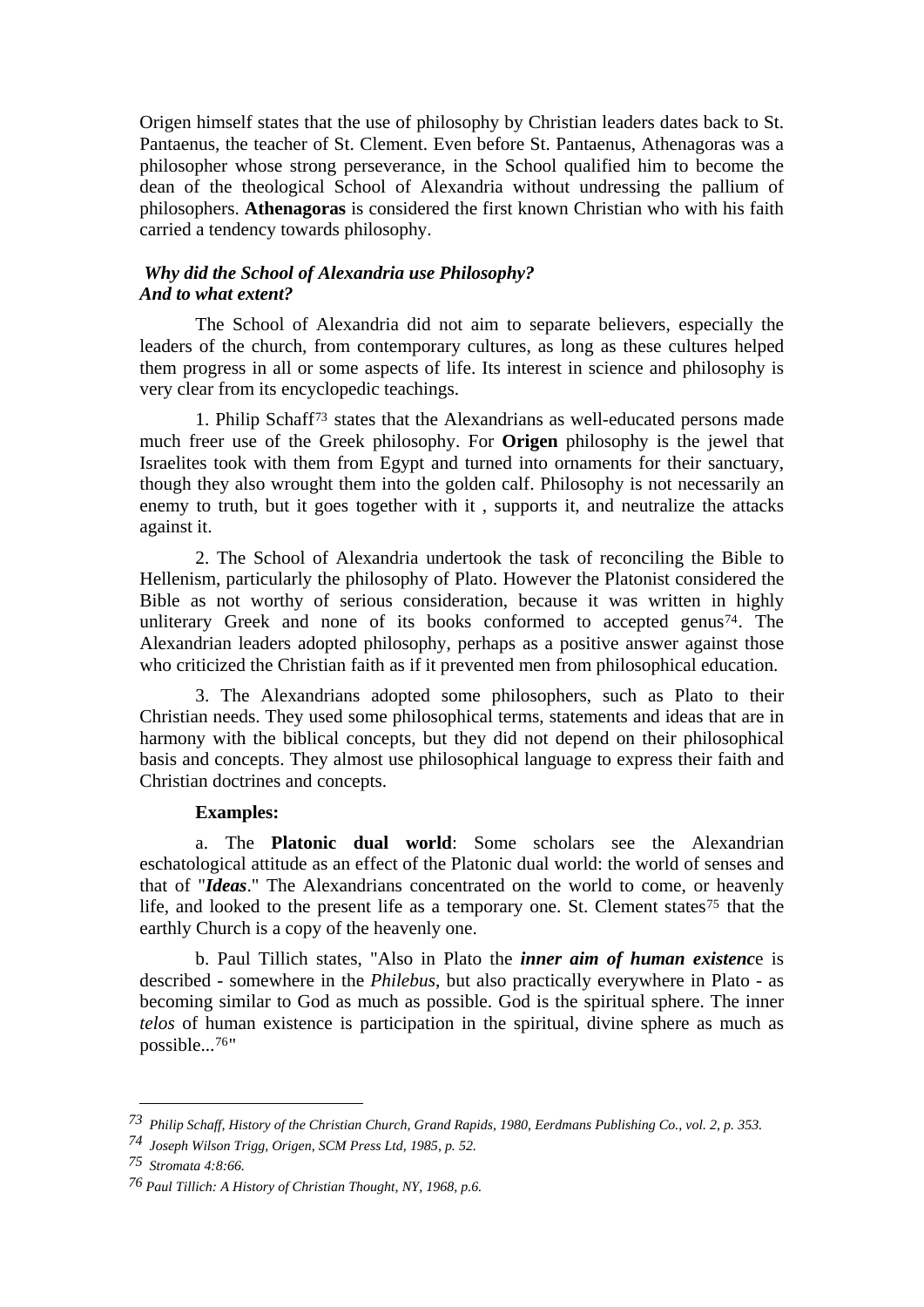c. It has been said, "When the church Fathers 'think' their **mysticism**, they Platonize<sup>[77](#page-13-0)</sup>." Christian mysticism has a biblical basis, as our Lord directs our sight towards our inner man (Luke 17:12). The Alexandrians always strongly emphasized that biblical mysticism is closely related to **the work of the Holy Spirit**, especially the illumination, purification and perfection of the believers' souls.

 d. Paul Tillich states that Alexandria had been affected by the Platonic idea in its view of *providence*. J.W. Trigg adds, "Another area where Origen found Platonism and Christianity singularly compatible was in their simultaneous insistence on *the activity of divine providence and human freedom and moral responsibility*[78](#page-13-1)."

 e. Paul Tillich sees the fifth element that was added to the Platonic tradition as coming from Aristotle: The divine is a form without matter, perfect in itself. This is the profoundest idea in Aristotle. This highest form, called "God," is moving the world, not causally by pushing it from the outside, **but by driving everything finite toward him by means of love..**. He said that God... moves everything by being loved by everything. Everything has the desire to unite itself with the highest form, to get rid of the lower forms in which it lives, where it is in the bondage of matter[79](#page-13-2).

 Christianity offers The Incarnate Logos, who manifests Himself as true love. He loved us firstly, and grants us Himself as the source of love.

 f. For the Stoics, *logos* means man's ability to recognize reality; we could call it "theoretical reason." It is man's ability to reason. **Because man has the logos in himself, he can discover it in nature and history.** From this it follows for Stoicism that the man who is determined by the natural law, the Logos, is the *logikos*, the wise Man. Originally the Stoics were Greeks; later they were Romans. Some of the most famous Stoics were Roman emperors, for example, Marcus Aurelius. The Stoics did not have the concept of sin. They had the concept of foolishness, but not sin. Therefore, salvation in Stoicism is a salvation through reaching wisdom. In Christianity salvation is brought about by divine grace. These two approaches are in conflict with each other to the present day<sup>[80](#page-13-3)</sup>.

 g. Some scholars believe that the **allegorical interpretation** of the Holy Scriptures, which the Alexandrians adopted, is one of the principal effects of the Hellenic culture on some Jews and Christians, especially, Philo of Alexandria, and the early Alexandrian Fathers. In fact the Alexandrian Fathers used the allegorical interpretation on a Christian basis.

 h. Athenagoras' technique in developing argument is manifestly Platonic: there is the analogy from agriculture and the manual arts.

 i. Paul Tillich believes that Greek philosophy and Christianity do agree in revealing **the need of a savior**: What was said about the character of the founders of these philosophical schools was very similar to what the Christians also said about the founder of their church. It is interesting that a man like Epicurus - who later was so much attacked by the Christians that only some of his fragments remain - was called *soter* by his pupils. This is the Greek word which the New Testament uses and which we translate as "savior." Epicurus the philosopher was called a savior. He was called

<span id="page-13-0"></span>*<sup>77</sup> Joseph Wilson Trigg: Origen, SCM Press, 1985, p. 67.* 

<span id="page-13-1"></span>*<sup>78</sup> Joseph Wilson Trigg: Origen, SCM Press, 1985, p. 72.* 

<span id="page-13-2"></span>*<sup>79</sup> Paul Tillich: A History of Christian Thought, NY, 1968, p. 7.* 

<span id="page-13-3"></span>*<sup>80</sup> Paul Tillich: A History of Christian Thought, NY, 1968, p 8, 9.*